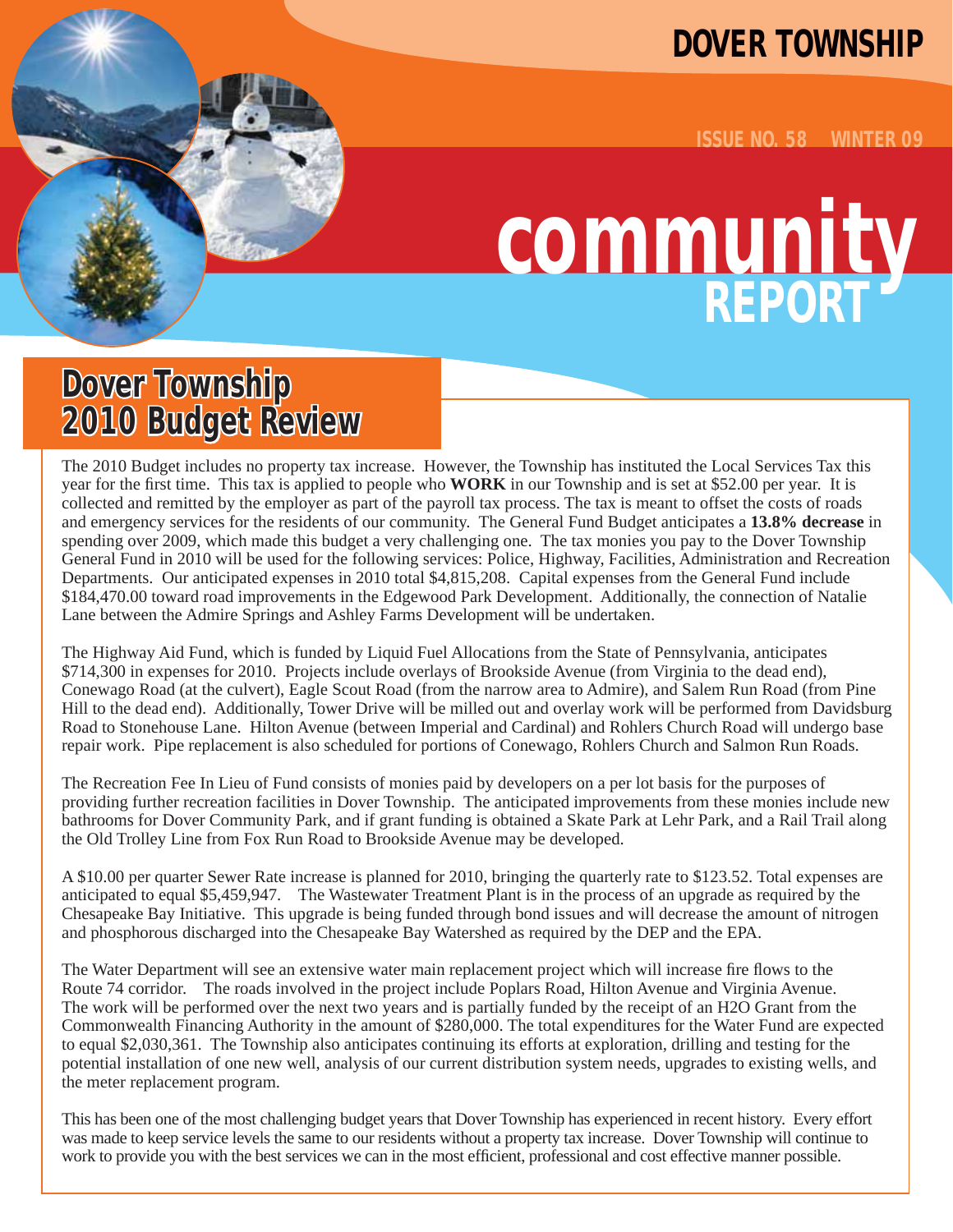#### **DOVER TOWNSHIP COMMUNITY REPORT**

2480 W. Canal Road Dover, PA 17315 717-292-3634 Fax: 717-292-1136 1-877-402-3552 – Toll-free www.dovertownship.org

#### **DOVER TOWNSHIP BOARD OF SUPERVISORS:**

Curtis Kann - Chairperson Michael Husson - Supervisor Duane Hull - Assistant Secretary Madelyn Shermeyer - Vice Chairperson Monica Love - Supervisor Township Manager: Laurel A. Wilson

# **Upcoming Programs**

January 28, 2010 at the Dover Community Center will be our next meeting at 10:45 A.M.

Instructor Carol O'Gara from Gettysburg Garden Club will be the speaker. She will be showing us her folding and braiding techniques in floral arrangements. Demonstration and "hands on" instruction will be presented.



February 25, 2010 will be Garden Sign Painting.

# **Meals on Wheels**

Help Meals on Wheels, we have an urgent need for volunteers! Please call the Heritage Senior Center at 292-7471 for information.

# **Housing Dedication for the new engine, September 26, 2009**

The tradition of 'pushing the engine into the firehouse' has been passed down from generation to generation. When a new piece of equipment was acquired they had a 'housing ceremony' and the firefighters pushed the equipment into the fire house, this was followed by a 'blessing' of the new apparatus and a prayer for the safety of the firefighters. Before the days of horses pulling the fire apparatus it was pulled to the site of a fire by the firefighters. After horses pulled the equipment, upon returning to the fire house the horses would be uhitched and the apparatus pushed into the fire house. Today a driver starts the engine and fire fighters symbolically push the engine into the fire house.

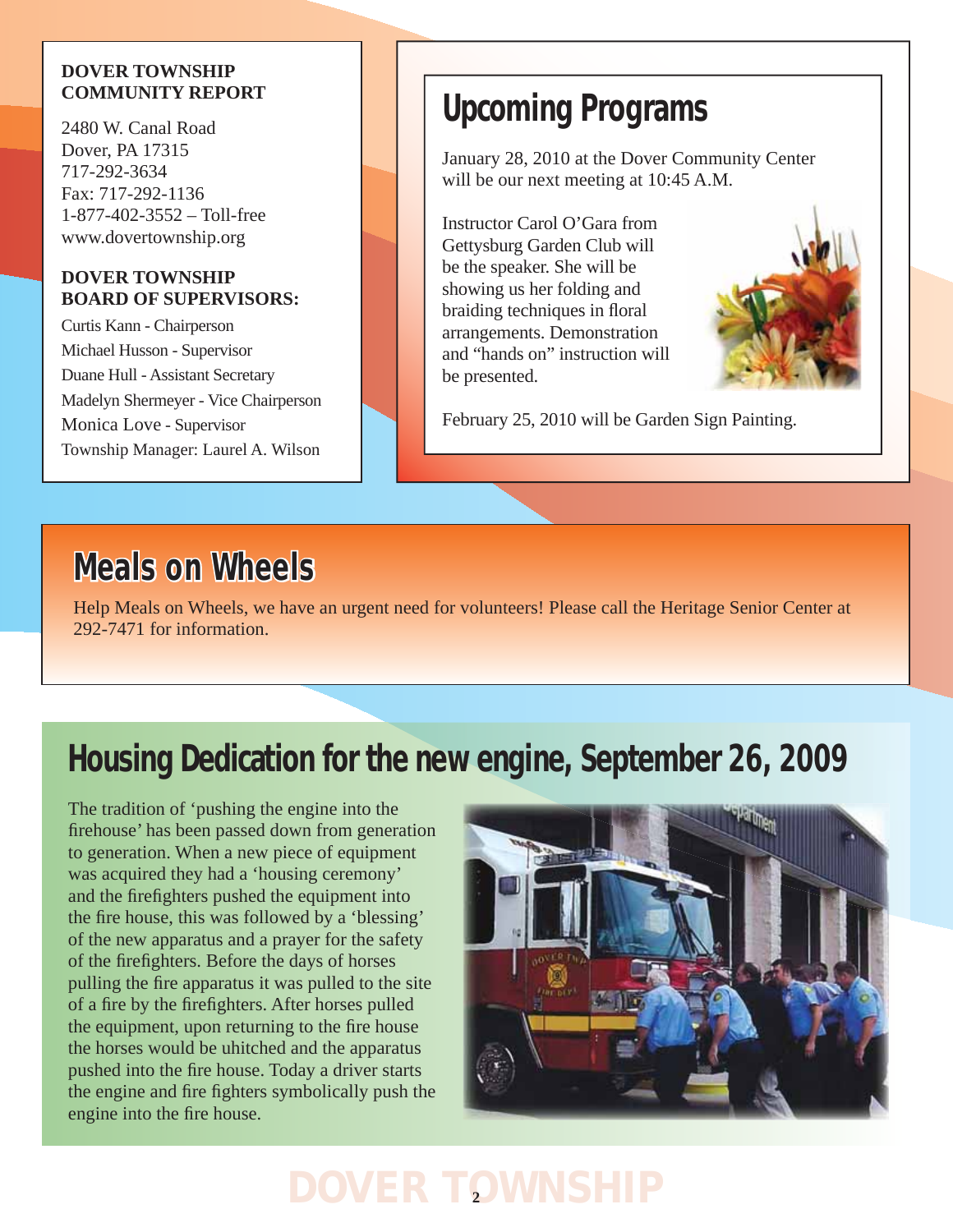# **Dover Area Recreation Programs**

**For more information or to reserve a park, call Dover Township Offi ce at 292-3634 (ask for Kristal)**

# *Over 30 Basketball*



This is a great opportunity for young men over 30 years of age to get some exercise during the winter months and also enjoy some pick up basketball! Any questions please call the township at 292-3634. January 19th – April 20th Tuesday Evenings  $7 - 9$  PM \$1.00 per night North Salem Elem. School Gym

# *Dover Doug Returns!*

**GROUND HOG DAY** Tuesday, FEBRUARY 2, 2010

**SCHEDULE OF EVENTS:** PROGNOSTICATION

- 7 AM –at the Log House (Dover Community Park 2481 W. Canal Rd)
- FREE coffee and hot chocolate
- Receive a ticket for a FREE Spaghetti Dinner
- ALL YOU CAN EAT SPAGHETTI DINNER  $• 4 - 7 PM$ 
	- Dover Community Building (3700 Davidsburg Road)
	- Advance ticket cost: Adult…………\$5.00  $12 -$  Under  $$3.00$
	- Door ticket cost: Adult….……..\$7.00 12 – Under ….\$5.00

**WILL IT BE A LATE WINTER OR AN EARLY SPRING? DOVER DOUG KNOWS!!!!**

# **EASTER EGG HUNT – SATURDAY, MARCH 27TH 2010**

**Lehr Park- 3700 Davidsburg Rd. All ages will start at 10:00 am** Ages  $0-2$  will hunt on field 1 Ages 3-4 will hunt on field 2 Ages 5-6 will hunt on field 3 Ages 7-9 will hunt on field 4

\*\* Refreshments will be served. Please bring your own Easter Basket to collect your eggs.

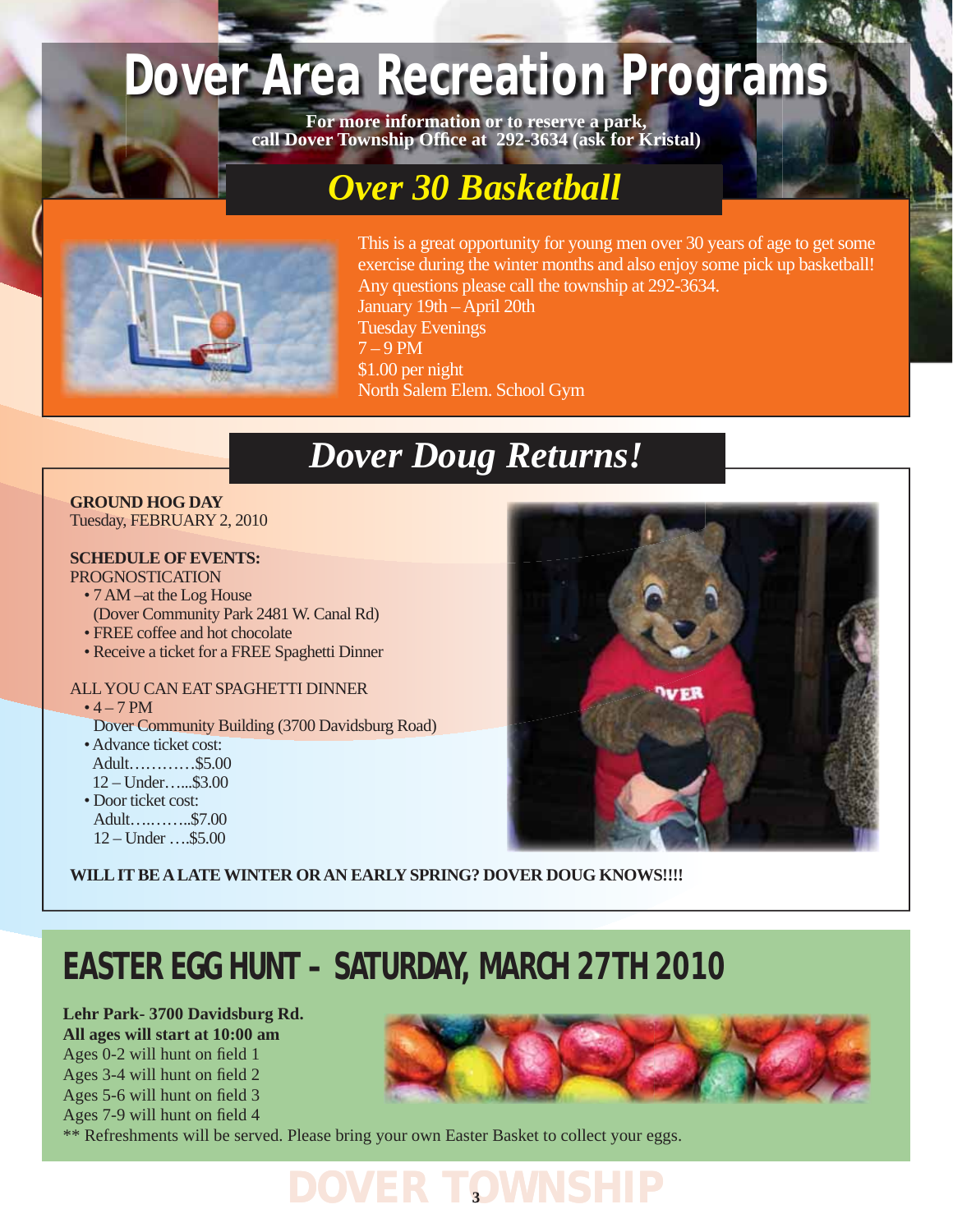### **Recreation Website!**

The Recreation website is now up and running. Please feel free to check it out for any information about new classes, programs, or up coming events! Do you have some ideas for new programs or events? Send us an email with your ideas. Are you looking to volunteer some time? We are always looking for people to help with events or programs. Volunteer your time where your community needs it most! www.stadiumroar.com/dovertownshiprecreationdepartment

# **Bus Trips for 2010**

New York City June 19, 2010 \$33 resident \$36 non-resident December 18, 2010 \$33 resident \$36 non-resident

Baltimore Inner Harbor September 18, 2010 \$20 resident \$23 Non-resident

Washington DC Cherry Blossom April 10, 2010 \$30 Resident \$33 Non resident



Please call Kristal for more information at 292-2624. You will need to have payment for trip when registering. You will also need to fill out registration form. More bus trips may be added!

# **INCLEMENT WEATHER POLICY**

Group exercise classes will follow the delays or cancellations of Dover Area School District

2 Hour Delay: 10AM class will start at 11AM Night classes as scheduled School Cancelled: ALL classes cancelled Early Dismissal: Night classes cancelled If bad weather starts in afternoon and you do not feel it is safe to drive, please stay safe at home!

Make up dates – TBA (if necessary)

School delay/cancellation broadcasts: WGAL – Channel 8 (TV) WSBA 910 News Radio

If unsure call Kristal at 324-2898

To register for any programs, please stop by the Dover Township offices between the hours of 8am – 4:30pm, located at 2480 W. Canal Rd. Any questions about any programs can be directed to Kristal Narkiewicz at 292-3634 or visit our website at www.stadiumroar.com/dovertownshiprecreationdepartment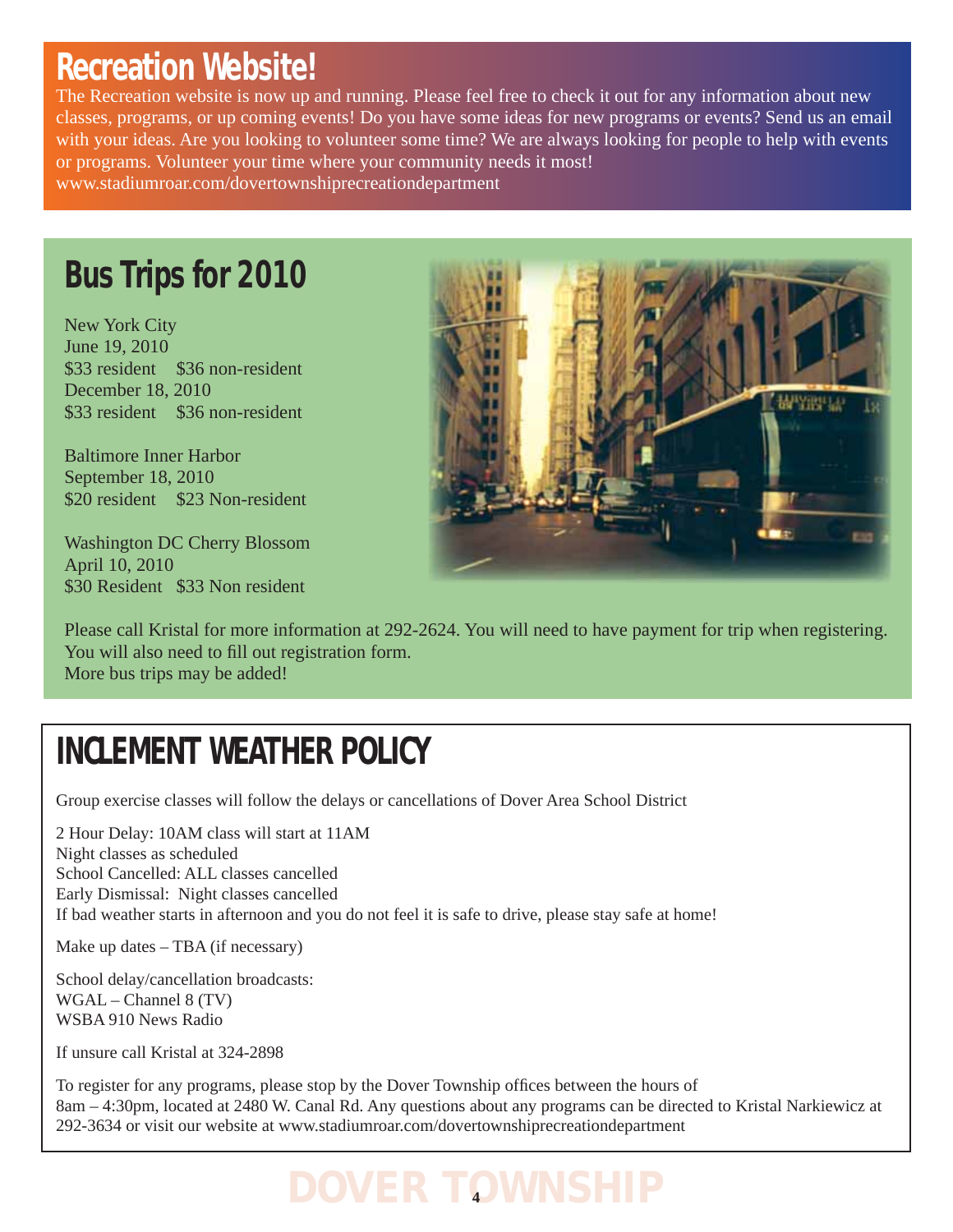# **Dover Township Residents: The 2010 Census is in OUR HANDS!**

The 2010 Census is important to you. Here's why:

- An accurate count of the population of Dover Township gets our residents its fair share of over \$300 billion annually that is provided through government funding.
- Redistricting will follow the Census, which means an inaccurate count could lessen the amount of House of Representative members Pennsylvania is permitted in Washington to vote our behalf.
- We cannot accurately plan for the needs of Dover Township without a clear picture of who we are serving and what they need. Demographics are an important planning tool for determining whether we need more wells for the water system, another park, another school, a bigger senior center or library, etc.
- Most importantly save money from your own pocket. The Census Bureau will make every effort to find you and count you. If you do not fill out the form, temporary Census Workers will be sent out into Dover Township in order to count you. This additional cost will be borne by all taxpayers.

The timeline for the 2010 Census is as follows:

| March $8-10$       | Advance Letter delivered to your home. |
|--------------------|----------------------------------------|
| <b>March 15-17</b> | Questionnaire                          |
| <b>March 22-24</b> | <b>Reminder Post Card</b>              |
| April 1, 2010      | <b>CENSUS DAY</b>                      |
| April 6-15         | <b>Replacement Questionnaire</b>       |

Please make sure to be counted!

# **Question from a concerned resident: Question from a concerned resident:**

#### What benefits do I receive from my quarterly sewer bill?

You are paying for the transportation and treatment of the wastewater that comes from your home. Wastewater is that dirty, yucky water that goes down your drains and away from your home. It is water that has been contaminated by soap detergents, shampoo, food particles, fat, lint, hairs, urine, fecal matter, toilet paper, and anything else that goes down the drain or flushed down the toilet. Each household creates about 250 gallons of this dirty water every day. Wastewater is transported from homes by a series of pipes called sewers. These pipes vary in diameter size from 8" near your home to 42" near the plant. The collection crew of the wastewater department is responsible for the maintenance and operations of the sewer mains in the streets and right-of-ways.

Your treatment plant processes this wastewater, creating two final products: clean water that is discharged into the Little Conewago Creek and biosolids that is recycled as agricultural land amendments. Treatment is a complex mixture of physical, chemical, and biological processes. The facility must operate around the clock, every day of the year. Operations are strictly regulated and monitored by state and federal agencies. The wastewater department follows a Continual Improvement Program to proactively monitor and control our efficiency and costs while ensuring the continual reliability of the transportation and treatment systems. Your sewer fees pay for the operation, maintenance, repairs, and administrations of the systems as well as cost of construction of all upgrades and expansions. To learn more, visit the wastewater department website at: http://home.comcast.net/~doverwwtp/site/



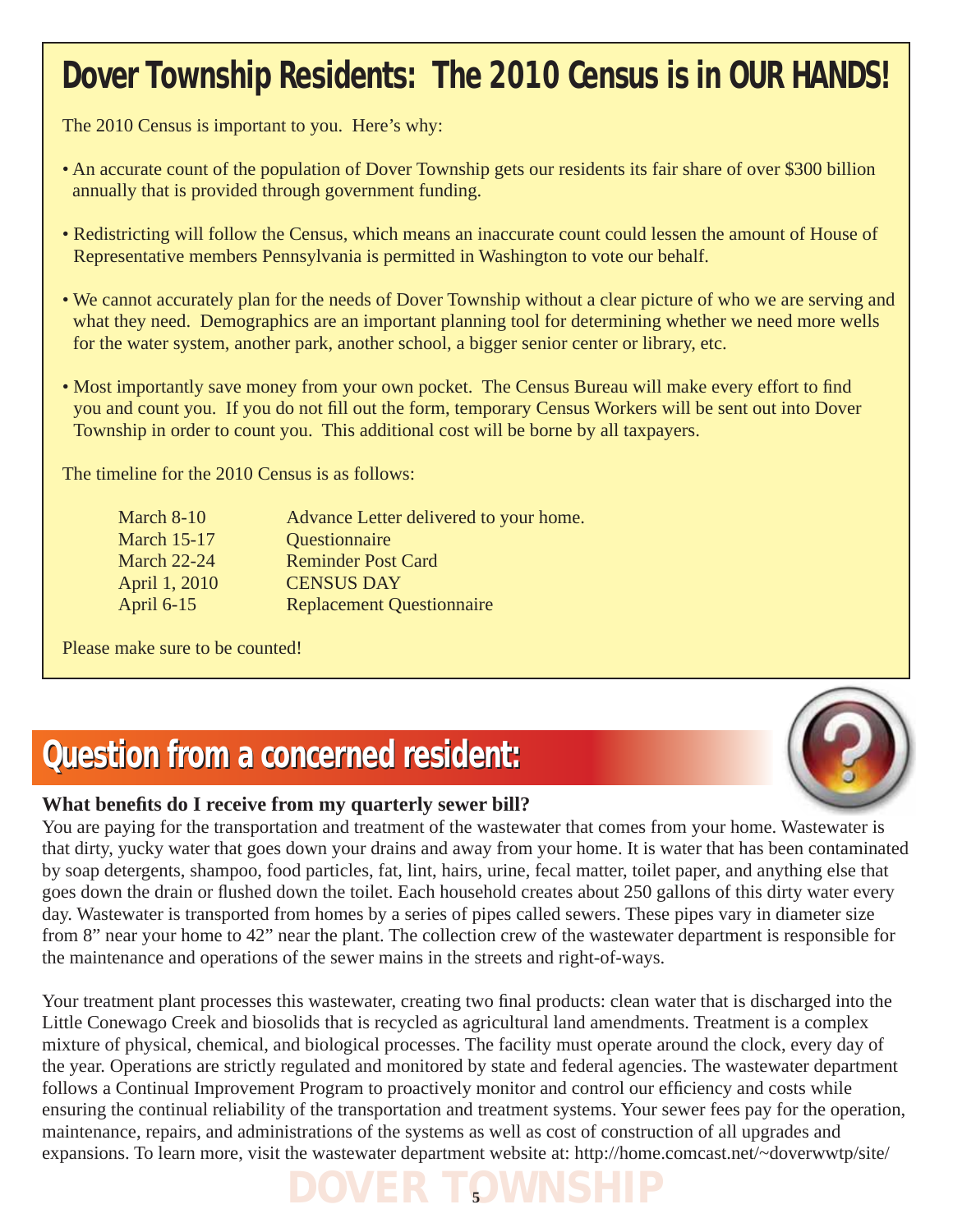# Union Fire & Hose Co. #1

30 East Canal St., Dover Pa, 17315 Phone# (717) 292-1493 Fax# (717) 292-3521 Check out our new web site www.unionfireandhose.com

**EVENTS: Bingo:** Every Monday night starting @ 6:45pm.

**Public Suppers:** Serving Baked Turkey pie and Boiled Beef pot pie Serving starts @3:30pm January 23rd February 27th March 27th

**Lottery Drawing:** Based on the evening daily number. January & March Interested in tickets, please contact Sue Deardorff @ 292-6260

**Easter Flowers Sales:** April 2nd, 3rd & 4th, 2010

**Mother Day Flower Sales:** May 7th, 8th & 9th, 2010

**Safety Tips:** Did you change your smoke detector batteries?

# **Babysitters and Fire Safety**

Entrusting your children to the care of a babysitter is a major responsibility. You should know your babysitter well. Try to employ the same babysitter on a regular basis. Only trust people who have a good sense of responsibility and a genuine concern for children. Your babysitter's first priority should be your children's safety.

#### **Before the babysitter arrives**

- Make sure your children are familiar with your home escape plan.
- Post your home escape plan.
- Test all smoke alarms to make sure they are working.
- Speak to responsible neighbors so that in an emergency, the babysitter may contact them.
- Post emergency numbers near the phone, 9-1-1. Include neighbor's name and telephone number and also the number where the babysitter can reach you and your own address.

#### **When the babysitter arrives**

• Tour your home with the babysitter. Review your home escape plan. Discuss the floor plan, pointing out marked exits.

- Show the babysitter the designated outside meeting place. Point out your neighbors' homes.
- Make it clear to the babysitter that if there is smoke or fire, your only concern is that everyone get out of the house quickly and safely.
- Point out emergency telephone numbers to the babysitter and provide him or her with an emergency information sheet.
- Show the babysitter where you store an emergency kit.
- Provide the babysitter any additional information about the childrens' routines and special needs such as medication.

#### **Babysitter responsibilities in the event of fi re**

- Keep the safety of the children in mind. Get them to safety.
- No matter how small the fire, if you see or smell smoke, or detect an odor of gas, get the children out of the home immediately and call 9-1-1.
- Don't waste time dressing the children, even in cold weather. Wrap them in blankets instead.
- Don't turn on switches as this may create a spark, ignite gas vapors or cause an explosion.
- Never re-enter a burning building. Smoke and gases from a fire can be fatal.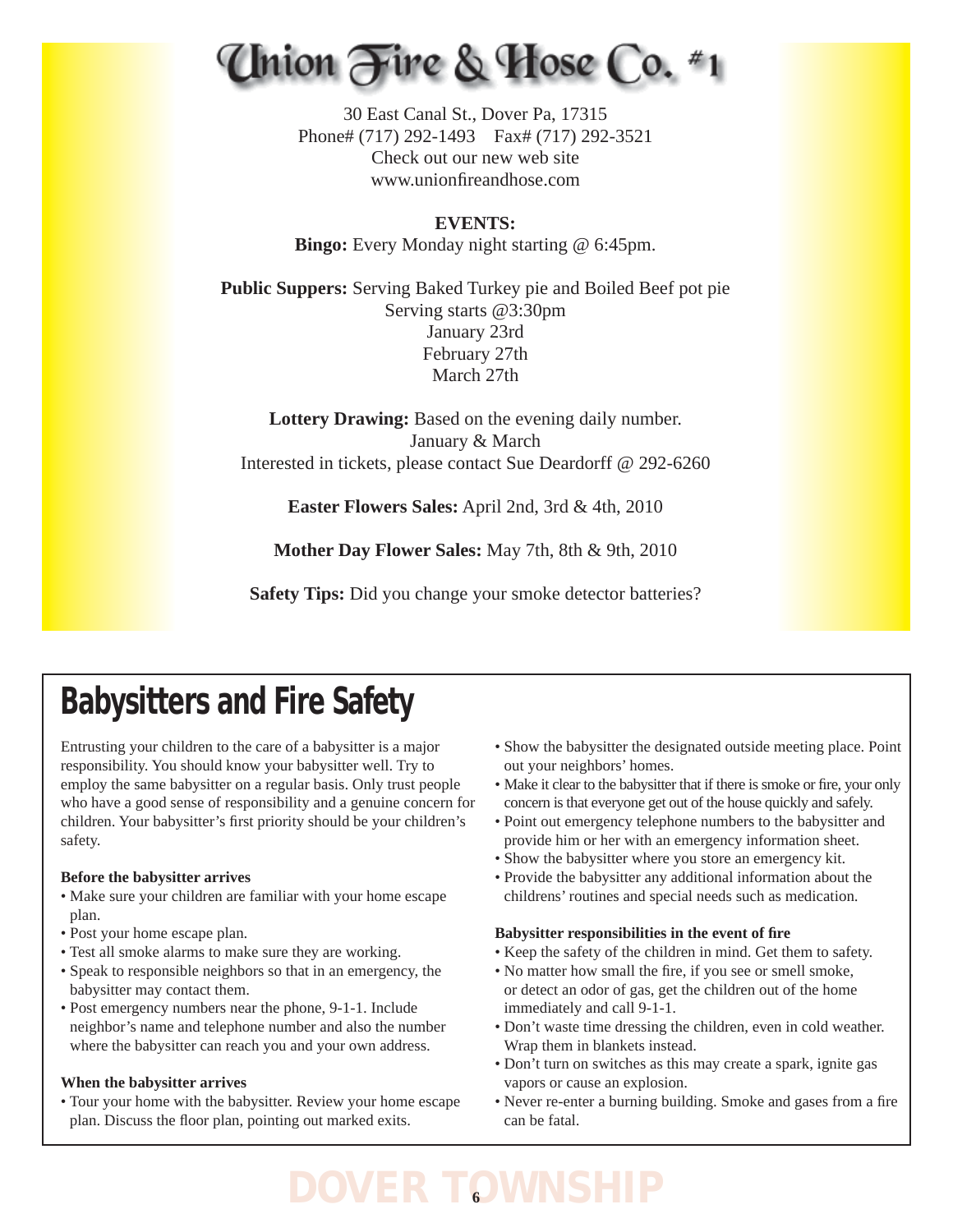# **Dover Area Community Library**

# *Winter 2010 programs*

#### **MONDAY EVENING STORY TIME:**

Simply stop in for this evening session for families with children of all ages. **MONDAYS AT 7:00 PM**

#### **TALES FOR TAILS:**

This session is geared for beginning readers, reluctant readers, readers who need some practice and readers who love dogs! **Buffy** and **Magic** are certified Therapy Dogs who love to listen to stories. SIGN-UP IS REQUIRED. **2nd Saturday of the month at 10:00am**

#### **BABY TIME:**

Geared for parent and child from birth to 2 years of age. Introduce your baby to literature and the library as **Miss Ellen** and **Miss Lynne** share favorite books, knee jogs, songs, nursery rhymes and more.

**TUESDAYS, 10:00am Returns January 12, please sign-up.**

#### **TODDLER TIME:**

Geared for 2 and 3 year old children and an adult. Join **Miss Ellen** as she shares books, rhymes, music, movement activities, fingerplays, crafts and more!

**TUESDAYS, 11:00am or THURSDAYS, 10:15am or THURSDAYS, 11:15am Returns January 12 & 14, please sign-up.**

#### **PRESCHOOL STORYTIME:**

Geared for children ages 4, 5 and 6. Join **Miss Ellen** as she shares books, music, action games, and more! No registration needed. **TUESDAYS, 1:00pm or THURSDAYS, 2:00pm Returns January 12 & 14.**

#### **DROP IN CRAFT WEDNESDAY:**

This session is a family activity. We will supply materials and the directions. Simply gather the family and stop in when it fits your schedule - don't forget your imagination!

**1st & 3rd Wednesdays 11 am to 7 pm**



#### **CHRISTIAN FICTION BOOK DISCUSSION GROUP**

This group meets the 2nd Monday each month and is growing but new members are still welcome. Visit the display, borrow and read the book then join in the discussion. For more information or to register call the library at 292-6814. **2ND MONDAY EACH MONTH 7:00 PM** January's Book: **THE CANOPY by Angela Hunt**

#### **KNITTING GROUP**

All knitters welcome. Group meets 3rd Wednesday of the month. **3rd WEDNESDAY AT 7:00 PM**

#### **BOOK DISCUSSION GROUP FOR ADULTS**

Age 18 or older, please. Book lovers read and chat about the books. **Michelle Martini** is the group's leader and new members are welcome. Visit our display for a copy of the current book. **Meets 7 - 8pm on the last Monday each month. 1/25: Garlic and Sapphires by Ruth Reichl; 2/ 22: Still Alice: A Novel by Lisa Genova; 3/29: Zorro: A Novel by Isabel Allende**

### **Volunteers Needed**

Dover Township has opportunities for Township residents to become involved by volunteering for a Board or Commission. These Boards and Commissions include the Sewer Authority, Planning Commission and Zoning Hearing Board, If you would like to volunteer, please go to www.dovertownship.org under the downloads tab and complete our volunteer application. Submit your application to the Township Secretary for consideration for an opening today!